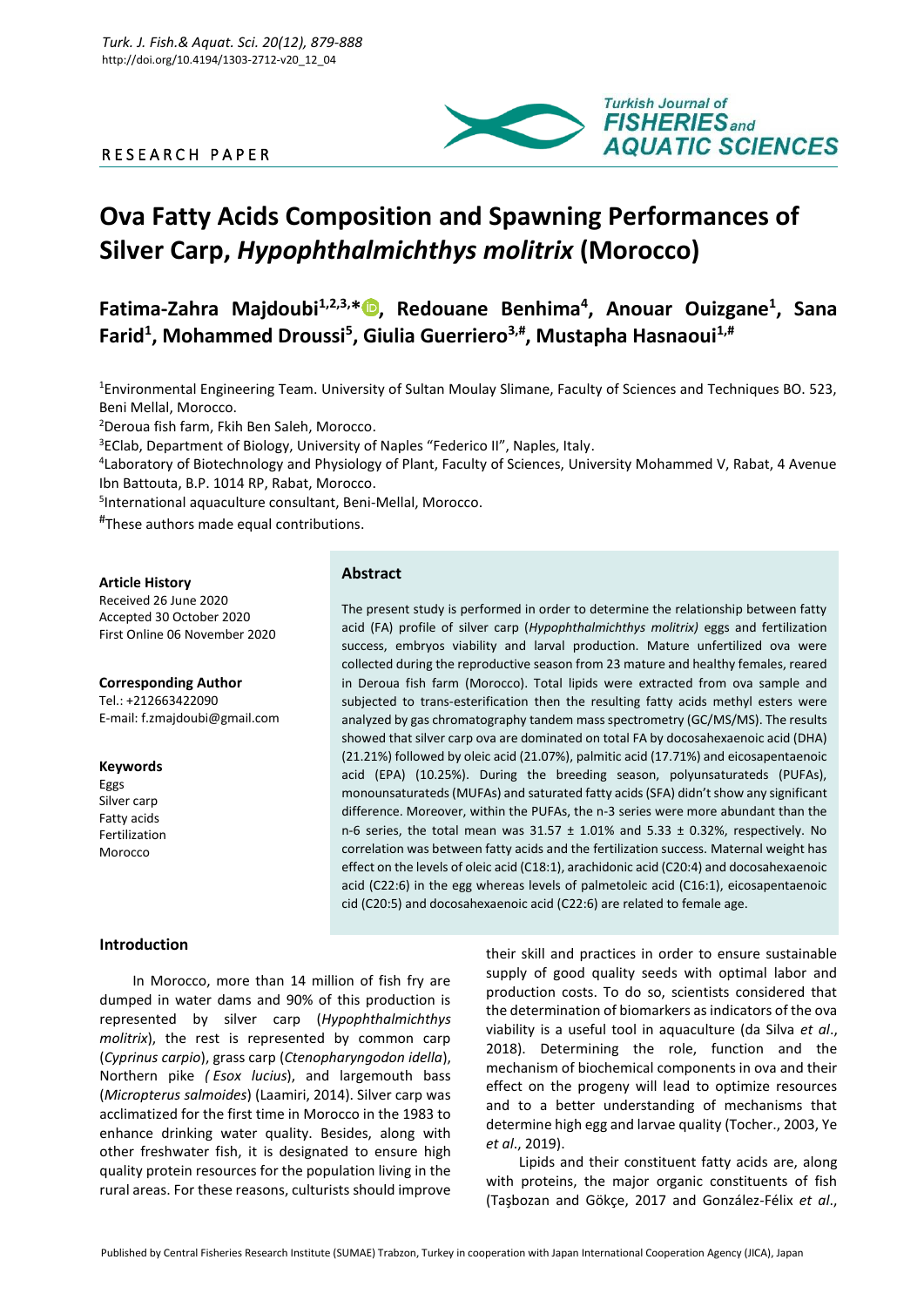2019). They are used for ova production, embryos and first stage of larval development. In general, lipid utilization in freshwater fish eggs can occur during the whole developmental stages including embryogenesis (Palacios *et al*., 2007). Moreover, catabolism of lipids results in the release of free fatty acids which can be used in several purposes. They have significant function in the success of the reproduction outcome of several animal species (e.g. ruminants, Mattos *et al*., 2000; pink shrimp, Emernciano *et al*., 2014; oysters, Bayne, 2017; Sprague Dawley rats, Ye *et al*., 2019). Concerning fish, many studies showed that there is some relationship between reproductive success and fatty acids composition. It was demonstrated that they are the major source of metabolic energy for reproduction and they are used for growth from the egg to the adult fish regulating the biophysical properties of cellular membranes (Bacle *et al*., 2020).

The eggs of most freshwater fish contain higher levels of n-6 PUFA, particularly 20:4n-6 and 18:2n-6 (Wiegand, 1996). As mentioned before, they are essential for the reproductive success of fish. To illustrate, PUFAs in common carp 'eggs (*Cyprinus carpio*) are very essential in terms of fertilization success and larval development (Mukhopadhyay and Ghosh, 2003). Also, a previous study performed on common snook (*Centropomus undecimalis*) proclaims that the success of fertilization and larval survival rate are related to high concentration of DHA in eggs (Yanes-Roca *et al*., 2009). Moreover, various studies proved that many egg quality criteria, including hatching and fertilization rates and early survival, were positively correlated with increased levels of n-3 HUFA, and interestingly, levels of 20:4n-6 of cod, *Gadus morhua*, sea bream, *Sparus aurata*, sea bass, *Dicentrarchus labrax* and in limbaugh's damselfish, *Chromis limbaughi* (Bruce *et al*., 1999; González-Félix *et al*., 2019). On the other hand, in freshwater fish it was found that balanced ratio of n-3 and n-6 fatty acids enhances the reproductive performances of zebrafish, *Danio rerio*, females and increases the hatching rate (Jaya-Ram *et al.,* 2008). Furuita *et al*. (2007) showed that n-3 and n-6 fatty acids are necessary for Japanese eel, *Anguilla japonica*, reproduction but a high ratio affects negatively the embryos development. In addition, fatty acids impact significantly the eggs and larval quality in Eurasian perch, *Perca fluviatilis*, and common carp, *Cyprinus carpio*, (Mukhopadhyay *et al.*, 2003; Henrotte *et al.*, 2010).

Fatty acids composition in the eggs is related to many factors. The most important causes of the variation in the fatty acid profiles are the differences among species and the broodstock nutrition too since all nutrients needed during embryogenesis until the first exogenous feeding are provided maternally and transferred to the oocyte during vitellogenesis (Izquierdo *et al.,* 2001; Grote *et al.,* 2012; Asil *et al.,* 2017; Taşbozan and Gökçe, 2017). For the European eel (*Anguilla anguilla*, L.), it was proved that fatty acids levels in fish body and tissues decreased during gametes maturation (sperm, Baeza *et al.,* 2015 and Butts *et al.,* 2015; oocytes, Nowosad *et al.,* 2015). It was demonstrated that during the process of maturation of the European eel female's, docosahexaenoic acid (DHA) eicosapentaenoic acid (EPA) decreased in muscles and increased in ovaries (Nowosad *et al.,* 2015). Further, Clevestam *et al.* (2011) reported that deficient fat reserves in European eel body could prevent oocytes maturation and the production of good quality eggs.

It was also found that fatty acids profile in eggs differ between captive and wild fish (Salze *et al*., 2005; Palacios *et al*., 2007; Seaborn *et al*., 2009; Lanes *et al*., 2012). Therefore, it has been reported that environmental conditions have significant impact on the biochemical composition of fish eggs (Krautz *et al*., 2010). Castro *et al.*, (2010) revealed that eggs collected from cold water contained higher PUFA while eggs collected from warm waters contained higher MUFA. Moreover, it was showed in other studies that species and stock differences influence the variability of fatty acids in fish eggs (Pickova *et al*., 1997).

The present study aims to determine the variability intra spawning of fatty acids profile in ova collected from silver carp (*Hypophthalmichthys molitrix*), reared in Morocco at Deroua fish farm. It investigates the relationship between these fatty acids and the fertilization success and embryos survival. In particular, it examines the effects of maternal age and weight on the fatty acid's composition in the unfertilized eggs.

#### **Materials and Methods**

#### **Ethics Statement**

The species examined is considered as invasive species in the international species catalogue, including the CITES list (www.cites.org). Our experiments were performed in strict accordance with European (Directive 2010/63) legislation on the care and use of animals for scientific purpose.

#### **Ova Sampling**

The collection of ova was done in April 15th and May15th, in the spawning period. Broodstock are originated from Deroua Fisheries Station located in semi-arid climate zone in Morocco. They were held in earthen ponds and fed with phytoplankton present naturally in these ponds along grounded fish meal sprayed on water surface (Farid *et al*., 2017). The artificial breeding of silver carp was performed according to the method of Horvath *et al* (2015). The breeding season in morocco, which is classified in arid and semi-arid zones, starts from April and extends to June when water temperature in ponds varies between 20°C and 26°C. Broodstock selection and harvesting was performed smoothly in order to avoid fish stress. mature and healthy fish are transferred to the hatchery and kept in tanks where the water temperature is 24°C. the males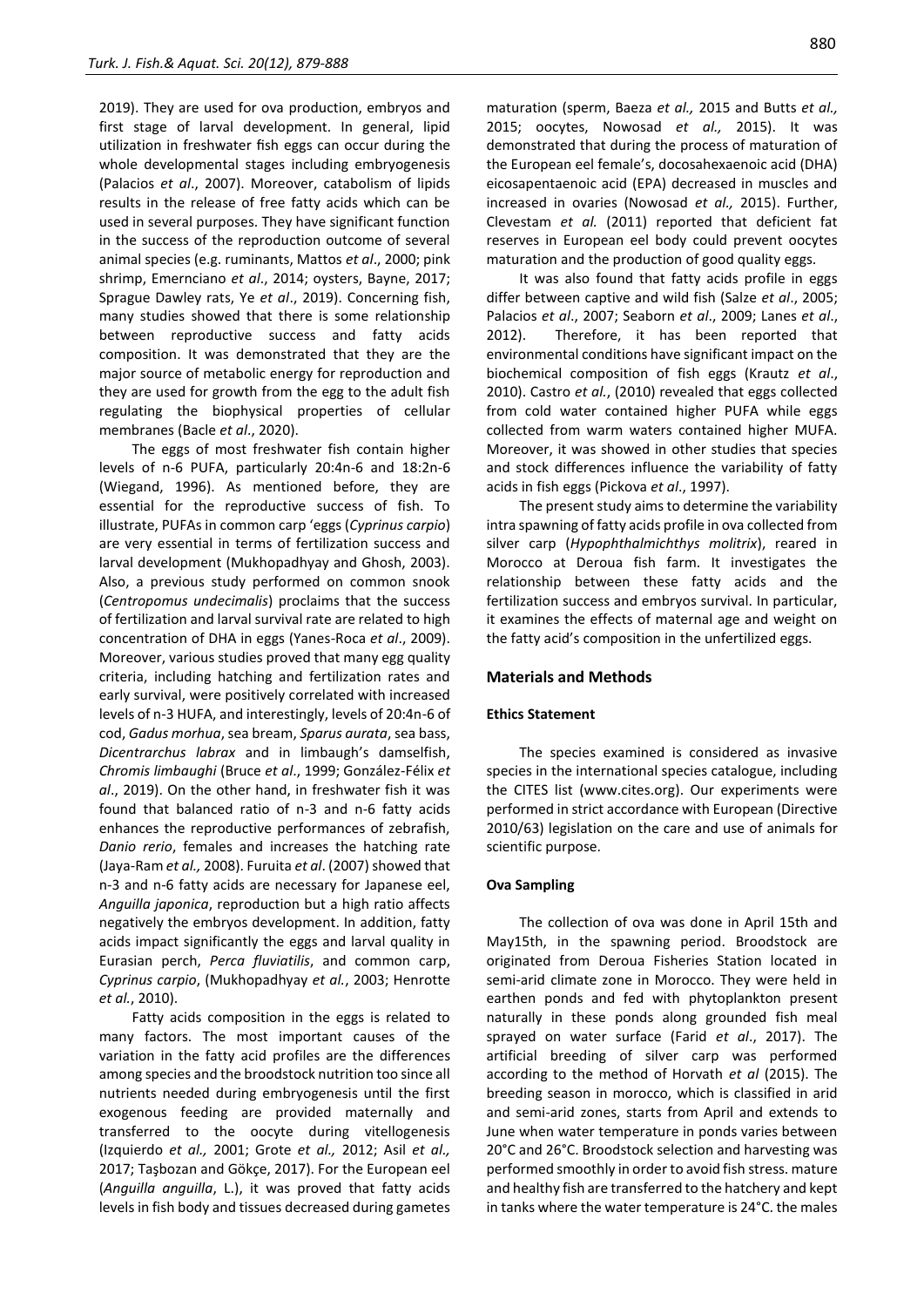and females were kept in tanks separately. After weighting and color marking in the dorsal fin, they are gently injected by common carp pituitary homogenate (CPH) to induce ovulation for females and spermiation for males. Females receive a first injection at a rate of 0.3 mg/kg of their weight, 12 hours later they receive a second injection at a rate of 3 mg/kg of their weight. Males receive a single injection of 3 mg/kg of their weight at the moment of the first injection of females.

The fertilization process was performed according to Horvath *et al.* (2015) method. For each female, the stripped ova were fertilized immediately by sperms originating at least, from 3 males. The fertilized eggs were washed with a 20% sodium chloride solution (NaCl) in order to stimulate the spermatozoa and to extend the fertilization process. Then they were washed with a clear water, this operation was repeated three times. After that, the swollen eggs of every female were held, separately, in conic incubators jars at water temperature of 24°C. the incubation was supplied with an ascendant water flow during the egg development stages until the hatching of fry. The water flow was adjusted according to the stage of the development of the eggs to ensure sufficient supply of oxygene (Horvath *et al.*, 2015).

In the present study,4 artificial breeding protocols (P1, P2, P3, P4) were performed during the reproductive season. The Unfertilized ova were collected from 23 females. Their weight varied from 1.7 kg to 5.5 kg. The weight of the stripped ova varied from 191 g to 875.6 g.

### **Determination of Fatty Acids Profile of The Silver Carp' Ova**

Total lipids were extracted following the protocol of Folch *et al* (1957). To determine the ova fatty acids profile, every sample of extracted lipids, about 2 grams, was subjected to trans-esterification. The reaction was catalyzed by 1.5% NaOH (w/w) in methanol 1:20 at 80 °C during 5 h. The resulting fatty acids methyl esters were analyzed by capillary gas chromatography (Agilent 7890 A Series GC) Tandem to mass spectrometry (MS) equipped with multimode injector and 5 MS column (30  $m \times 250$  um  $\times$  0,25 m) and electron impact ionization. The detection of fatty acid methyl esters profile was done using full scan mode between 35 and 500 m/s with gain factor 5 and identification was performed using NIST 2011 MS Library and known standards. The fatty acids methyl esters composition was calculated as percentage of the total FAME presents in the sample, determined from the peak areas.

#### **Assessment of Egg Quality**

The egg quality was determined based on three viability rates (fertilization success, survival rate of embryos and survival rate of fry) assessed during the incubation process.

Fertilization success;

number of developing eggs total number of egg. s in the sample  $\times 100$ 

Survival rate of embryos;

number of viable embryos

 $\frac{1}{\text{total number of embryos in the sample}} \times 100$ 

Survival rate of fry;

number of viable pre − hatchnig embryos total number of pre  $-$  hatching embryos in the sample  $\times 100$ 

#### **Statistical Analysis**

The determination of the fertilization was based on the following equation given by Mansour *et al.* (2011). The range between the highest and lowest rates of the fertilization was approximately classified into three equal classes. This equation was used to determine weight and age class of females in order to determine their relationship to the fatty acids composition in ova.

Class limit  
= The highest rate of eyed stage – the lowest rate of eyed stage  

$$
= \frac{7 \text{he highest rate of eyed stage}}{3}
$$

Data were statistically analyzed by IBM.SPSS. Statistics software, version 23 (IBM Corporation, Somers, NY, USA). One-way ANOVA was used to analyze the effect of fatty acid composition on eggs performance. Pearson's correlation was used to determine the relationship between fatty acids content, fertilization rate and embryos survival rate.

#### **Results and Discussion**

#### **Fatty Acids Profile of the Silver Carp' Eggs**

The present study highlights the richness of silver carp 'eggs by PUFAs which is barely distinguishable from the general freshwater fish fatty acids profile (Tocher, 2003). In silver carp' eggs, the proportions of polyunsaturated (PUFA), monounsaturated (MUFA) and saturated fatty acids (SFA) were not highly different. The overall average was 33.22%, 29.60% and 32.44%, respectively for PUFA, MUFA and SFA (Table 1). Saturated and monounsaturated fatty acids are usually catabolized for energy, long-chain polyunsaturated fatty acids accumulate in sufficient quantities in the oocytes to ensure adequate hatching and early growth and survival of the larvae **(**Izquierdo *et al*., 2001; González-Félix *et al*., 2019). The DHA (C22:6) was the major fatty acid in the eggs of the silver carp followed by EPA (C20:5), palmitic acid C16:0 (SFA) and oleic acid C18:1 (MUFA). These findings are in concordance with previous studies performed on silver carp's tissues. For Instance, Kindong *et al*. (2017) found that the tissues of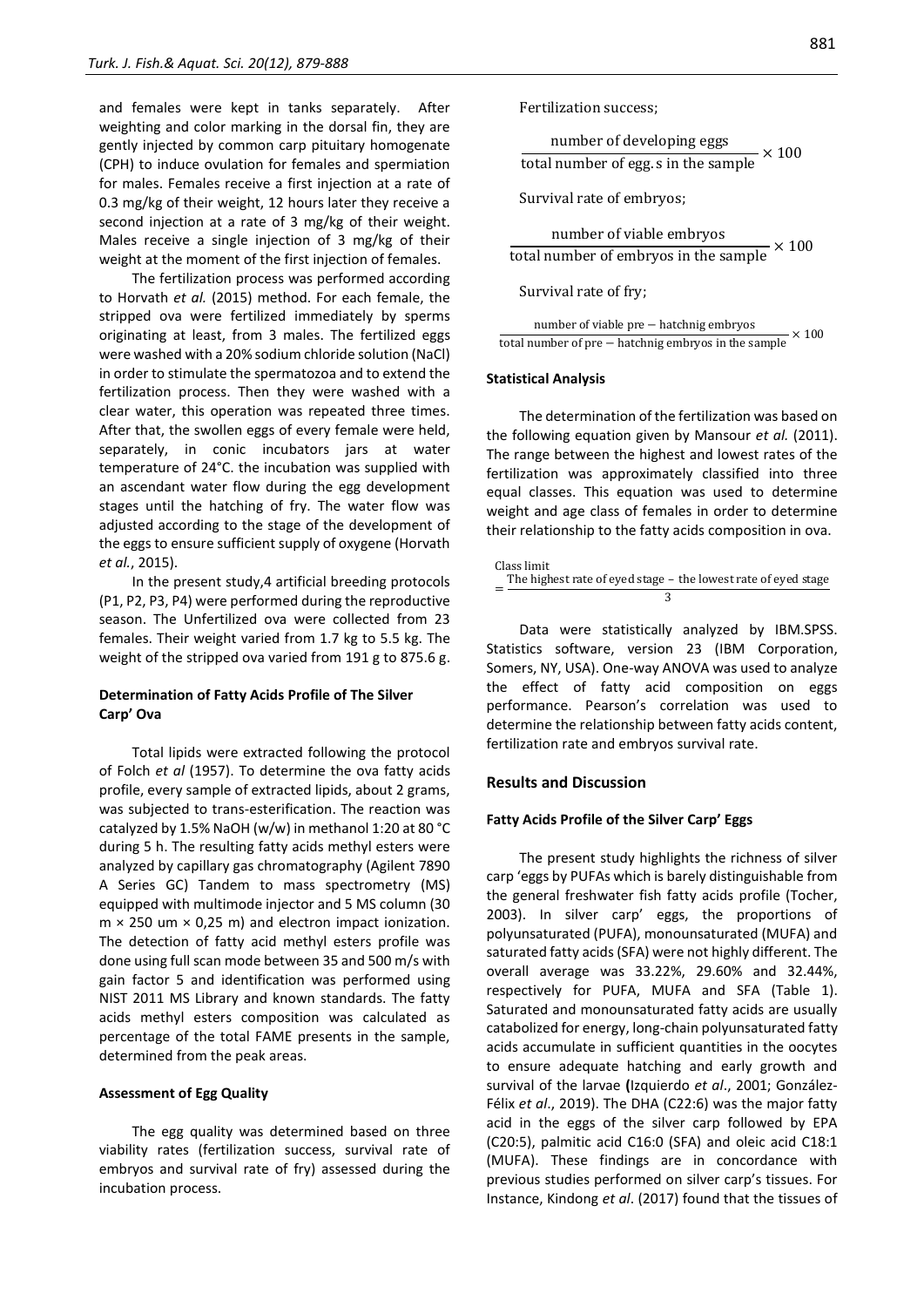| Fatty acids | Eggs fatty acids % |
|-------------|--------------------|
| C14:0       | $1.63 \pm 0.12$    |
| C15:0       | $0.94 \pm 0.09$    |
| C16:0       | $17.70 \pm 0.53$   |
| C17:0       | $4.28 \pm 0.22$    |
| C18:0       | $8.32 \pm 0.20$    |
| C20:0       | $0.11 \pm 0.01$    |
| C24:0       | $0.25 \pm 0.03$    |
| SFA         | $33.22 \pm 1.21$   |
| C16:1       | $5.37 \pm 0.16$    |
| C17:1       | $0.20 \pm 0.04$    |
| C18:1       | $21.19 \pm 1.03$   |
| C19:1       | $0.24 \pm 0.05$    |
| C20:1       | $2.78 \pm 0.09$    |
| <b>MUFA</b> | $29.79 \pm 1.37$   |
| C17:3       | $0.03 \pm 0.02$    |
| C18:3ALA    | $0.08 \pm 0.03$    |
| C20:5 EPA   | $10.29 \pm 0.84$   |
| C20:4 AA    | $2.57 \pm 0.24$    |
| C22:6 DHA   | $21.21 \pm 1.19$   |
| C22:5 DPA   | $2.76 \pm 0.29$    |
| <b>PUFA</b> | $36.94 \pm 2.61$   |
| $n-3$       | $31.57 \pm 1.009$  |
| n-6         | $5.33 \pm 0.33$    |
| $n-3/n-6$   | $6.50 \pm 0.50$    |

**Table 1.** Fatty-acid composition of total lipids extracted from silver carp' eggs. Data expressed as weight % of total identified fatty acids and represent means ± SD of 23 samples

this specie contain palmitic acid (C16:0), with high proportion, oleic acid (C18:1), α-linolenic acid (C18:3), DHA and EPA. These results are different from our findings except the α-linolenic acid (C18:3) which was found with a very small amounts in silver carp eggs than tissues. This difference could be related to the habitat changes and diet of the broodfish used for the studies. In fact, oleic acid (C18:1n-9) is produced by the desaturation of saturated fatty acids synthesized in the fish organism from energy-rich supplemented feed (e.g. Buchtová, 2011).

For instance, a study performed on egg of the chinook salmon, *Oncorhynchus tshawytscha,* showed that n-3 FA in total lipids for wild and cultured fish was 40,2% and 29,4%, respectively. The study showed that wild fish contained higher concentration of C20:5n-3 than cultured fish (Ashton *et al*, 1993; Palacios *et al*., 2007). The eggs of walleye, *Stizostedion vitreum,* contain high level of DHA for both wild and domesticated fish. But the fatty acids profile differed, significantly, among the wild and the domesticated fish (Czesny and Dabrowski, 1998; Palacios *et al*., 2007).

In the present study, it was found that Within wthin the PUFA, the n-3 series were more abundant than the n-6 series. The total mean was  $31.57 \pm 1.01\%$ for the n-3 series and  $5.33 \pm 0.32\%$  for the n-6 series. The overall ratio (n-3)/ (n-6) was 6.50 % (± 0.50). The diet of this species may be responsible for this result. As it was demonstrated previously by other studies, silver carp feeds on phytoplankton which is well known by high concentration of n-3 fatty acids (Steffens et Wirth, 2005; Farid *et al*., 2017).

## **Fatty Acids Effect on Fertilization Success, Embryos Mortality and Survival of Larvae**

The current study revealed the absence of the effect of the fatty acids content on the fertilization ratio and the survival of the embryos (using One-way ANOVA). However, the same test showed that fertilization success class is related to the levels of C14:0 and C15:0. The experiment revealed that high levels of the two fatty acids, cited bellow, belongs to eggs that had a medium fertilization success. The values were 2.14% for C14:0 and 1.34 % for C15:0. However, levels of fatty acid were not related to ova with high fertilization success and those of low fertilization success (Figure.1).

The association between fertilization and fatty acids in general has been well reviewed previously (McKeegan & Sturmey, 2011; Dunning *et al*., 2014). Further, it was demonstrated that n-3 fatty acids are essential for the fertilization success in many fish species (Mukhopadhyay and Ghosh, 2003; Ovissipour and Rasco, 2011). It was found that low levels of PUFAs in Beluga's eggs (*Huso huso*) affects negatively the fertilization and the hatching ratios (Ovissipour and Rasco, 2011). The richness of silver carp feed by n-3 series is probably responsible of the absence of the variability of the fertilization success during the breeding season. In other fish species, some fatty acids varied within the breeding season, for instance in the eggs of the common snook, *Centropomus undecimalis*, the PUFAs changed during the spawning season and the fertilization success and larval survival rate are related to high concentration of DHA (Yanes-Roca *et al*., 2009).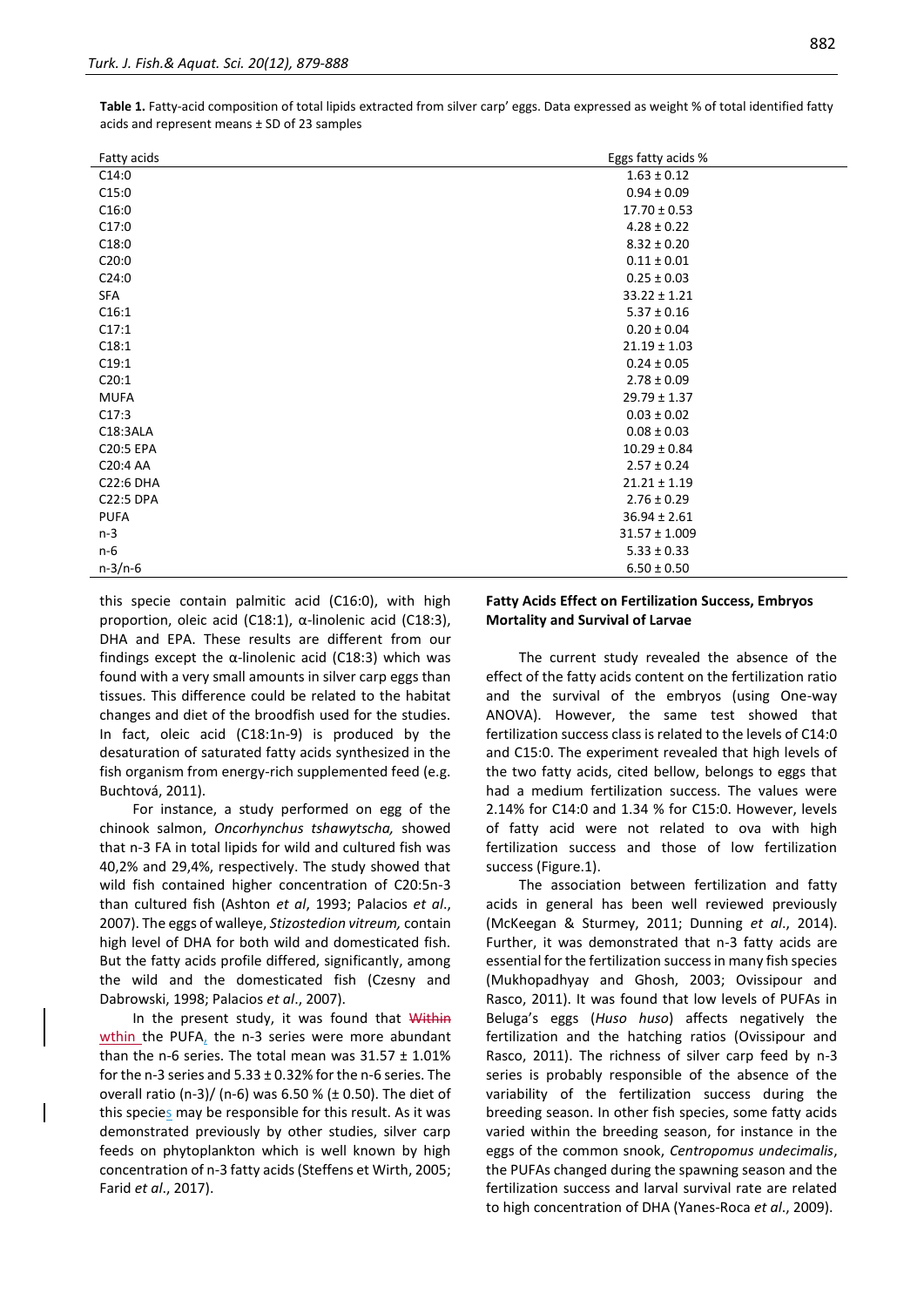

**Figure 1.** Variation of C14:0 and C15:0 in eggs according to the fertilization success. Low< 41.53 %; Medium<58.28%; High>58.28%; The means followed by the same letter do not show a significant difference between them.

## **Changes of Fatty Acids Composition of Silver Carp Eggs Throughout the Breeding Season**

In the current study, the overall amount of PUFAs, MUFAs and SFA varied respectively between 37.98% and 35.31%, 27.73% and 31.23 %, 34.46 % and 31.89 % (Table.2). On the other hand, the one-way ANOVA test revealed that the n-3 series didn't change during the breeding season. The overall amount varied between 29.34% and 33.24% (Table.2). Likewise, the C16:1 increased during the breeding season. Except the C16:1, ANOVA 1 test showed that there are no changes of fatty acids profile in silver carp eggs during the breeding season. This can be due to the food availability and that silver carp is not a multi-spawner fish. In addition, no direct relationship was found between fatty acids profile of the egg and the fertilization success. This result was also found in other fish species which fatty acids remain stable during the reproductive season (captive walleye, Mejri *et al*., 2014; ballan wrasse, Grant *et al*., 2016; white trevally, Nogueira *et al*., 2018). However, studies performed on turbot eggs, showed that they are impacted by the progress of the spawning season; the weight of total lipid per egg fell as the spawning season progressed and there were significant increases in the levels of 18:3n-3,22:4n-6 and 22:5n-3in the neutral lipid fraction but neutral 20:5n-3 and 22:6n-3 levels remained fairly constant throughout the season (McEvoy *et al*., 1993).

However, the study has revealed the variation of n-6 series and n-3/n-6 ratio throughout the breeding season (F (3.19) = 3.987, P=0.023) and (F (3.19) = 5.166, P=0.009) respectively. A Tukey post hoc test showed that n-6 series were statistically lower at the P3 (4.38  $\pm$ 0.45, P=0.041) compared to the end  $(6.72 \pm 0.71)$  of the breeding season (P4) (Table 2). The n-3/n-6 ratio was lower at the P2 (4.93 ± 0.19, P=0.041) and the P4 (4.70  $\pm$  0.28, P=0.037) compared to the beginning (8.21  $\pm$  1.15) of the breeding season (Table. 2).

#### **Maternal Effect on Fatty Acids Profile in Eggs**

Many studies were interested in maternal contribution on fatty acid profile in fish eggs (Bachan *et al.*, 2012; Ulvund and Grahl-Nielsen, 1988). It was demonstrated that eggs stripped from small females, low weight and length, contained lower amounts of fatty acids than the bigger females (Ulvund and Grahl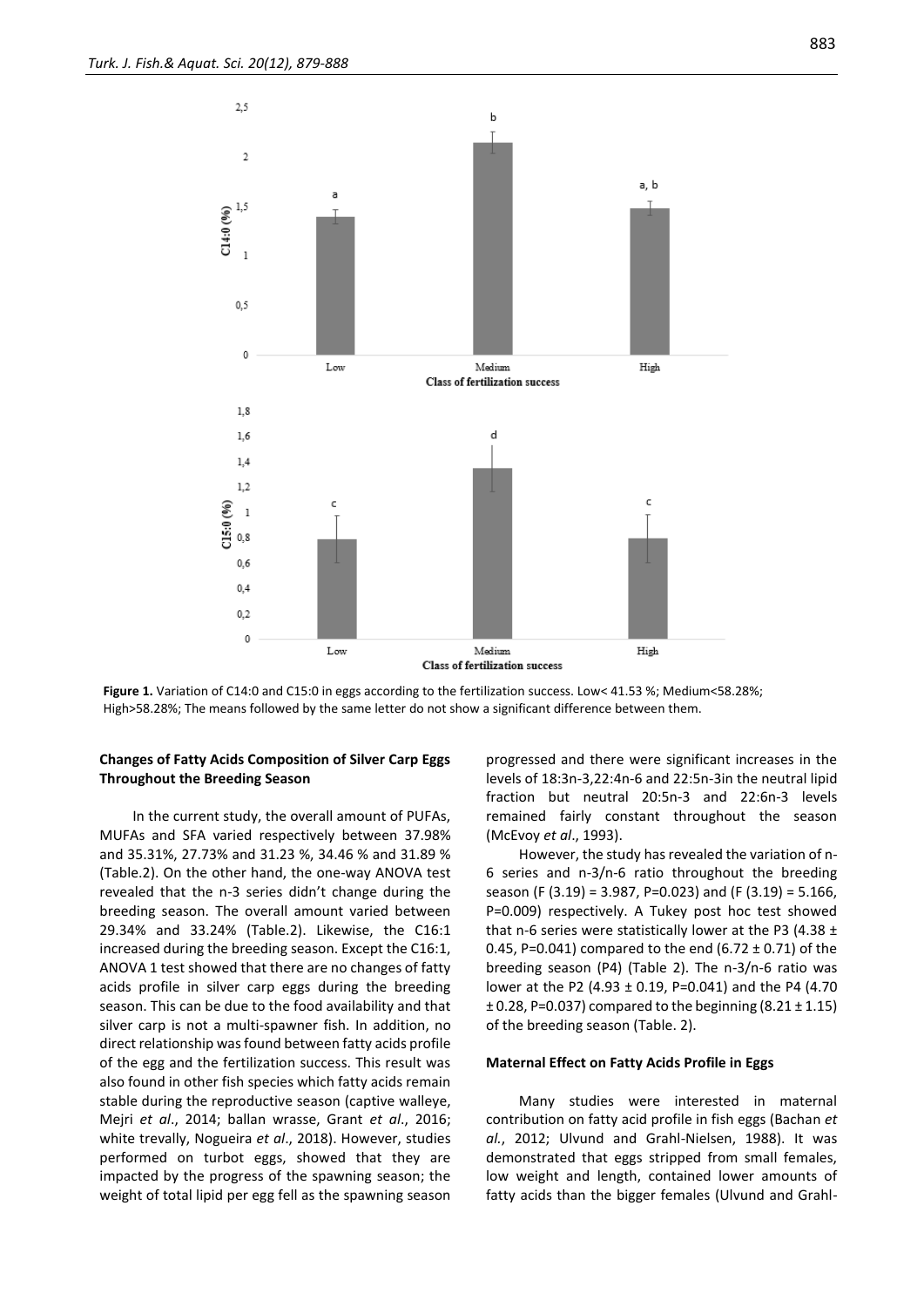**Table 2.** Fatty acids composition of eggs, during the breeding season. No statistical difference was detected between the means of the fatty acids during the reproductive season

|                   | Spawning detection |                   |                  |                   |  |
|-------------------|--------------------|-------------------|------------------|-------------------|--|
| Fatty acids       | April              |                   | May              |                   |  |
|                   | P1                 | P <sub>2</sub>    | P <sub>3</sub>   | P <sub>4</sub>    |  |
| C14:0             | $1.64 \pm 0.18$    | $1.41 \pm 0.2$    | $1.49 \pm 0.15$  | $2.01 \pm 0.41$   |  |
| C15:0             | $0.90 \pm 0.21$    | $0.89 + 0.14$     | $0.91 \pm 0.12$  | $0.90 \pm 0.26$   |  |
| C16:0             | 17.40±1.55         | $18.69 \pm .93$   | $16.60 \pm .68$  | $18.15 \pm .80$   |  |
| C17:0             | 3.58±0.48          | 4.78±0.28         | $4.19 \pm 0.52$  | $4.61 \pm 0.29$   |  |
| C18:0             | 8.47±0.53          | $8.4 \pm 0.36$    | $8.23 \pm 0.28$  | $8.15 \pm 0.51$   |  |
| C20:0             | $0.14 \pm 0.03$    | $0.08 \pm 0.028$  | $0.11 \pm 0.026$ | $0.10 \pm 0.028$  |  |
| C24:0             | $0.31 \pm 0.073$   | $0.19 \pm 0.066$  | $0.28 \pm 0.065$ | $0.16 \pm 0.070$  |  |
| <b>SFA</b>        | $32.51 \pm 2$      | $34.46 \pm 1.71$  | $31.89 \pm 0.76$ | $34.26 \pm 1.51$  |  |
| C16:1             | 4.86±0.26          | $5.23 \pm 0.20$   | $5.62 \pm 0.4$   | $5.83 \pm 0.21$   |  |
| C17:1             | $0.24 \pm 0.109$   | $0.14 \pm 0.050$  | $0.26 \pm 0.062$ | $0.12 \pm 0.082$  |  |
| C18:1             | 21.4±0.91          | 22.24±0.736       | 22.10±0.551      | 18.57±4.699       |  |
| C19:1             | $0.165 \pm 0.106$  | $0.161 \pm 0.102$ | 0.358±0.114      | $0.298 \pm 0.123$ |  |
| C20:1             | 2.94±0.169         | 2.43±0.149        | 2.86±0.145       | 2.89±0.223        |  |
| <b>MUFA</b>       | $29.70 \pm 0.92$   | $30.22 \pm 0.73$  | $31.23 \pm 0.46$ | $27.73 \pm 4.36$  |  |
| C17:3             | n.d.               | $0.04 \pm 0.043$  | $0.06 \pm 0.067$ | n.d.              |  |
| C18:3             | 0 ± 0              | $0.11 \pm 0.060$  | $0.08 \pm 0.041$ | $0.12 \pm 0.124$  |  |
| C20:5 EPA         | $9.85 \pm 0.566$   | $8.81 \pm 0.710$  | 12.71±2.969      | 9.65±0.820        |  |
| C20:4 AA          | $2.51 \pm 0.663$   | $2.55 \pm 0.123$  | 2.19±0.525       | 3.10±0.489        |  |
| C22:6 DHA         | $23.38 \pm 1.658$  | $20.40 \pm 1.332$ | 19.59±3.910      | 21.48±1.987       |  |
| <b>C22:5 DPA</b>  | $2.01 \pm 0.768$   | $3.36 \pm 0.163$  | 2.19±0.619       | $3.61 \pm 0.272$  |  |
| <b>PUFA</b>       | $37.77 \pm 2.75$   | $35.31 \pm 2.31$  | $36.85 \pm 1.12$ | $37.98 \pm 7.63$  |  |
| Total n-6         | $4.53 \pm 0.69$    | $5.92 \pm 0.27$   | $4.39 \pm 0.45$  | $6.72 \pm 0.71$   |  |
| Total n-3         | $33.24 \pm 2.18$   | $29.34 \pm 2.089$ | $32.39 \pm 1.03$ | 31.26 ± 2.81      |  |
| Total (n-3)/(n-6) | $8.21 \pm 1.15$    | $4.93 \pm 0.19$   | $7.83 \pm 0.97$  | $4.71 \pm 0.34$   |  |

Abbr. SFA, saturated fatty acids, MFA, monounsaturated fatty acids, PUFA, polyunsaturated fatty acids; n.d. not detectable. Data expressed as weight % of total identified fatty acids and represent means ± SD.

Nielsen, 1988). The present study revealed the presence of an effect of age and weight of the female on the concentration of specific fatty acids in the egg, using one-way ANOVA test. High levels of C18:0 were detected on eggs originated from females of high weight (> 4 kg) and it reached 23.278% in total lipids, then followed by eggs of females with medium weight (2.7 kg  $<$  medium  $<$  4 kg) with an average of 22.656% in total lipids. The females with low weight (low< 2.7 kg) gave eggs that contains low levels of C18:0 (16.62 % in total lipids) (Table.3). On the other hand, arachidonic acid decreased with the increase of female weight. It declines from 3.701% to 2.268%, then in eggs of females with high weight this fatty acid decreased to reach 1.871%. Using one-way ANOVA, the same variation was observed for the docosahexaenoic acid (C22:6), it decreased with the increase of class weight. It reached 25.158%, 21.23% and 15.208% for low, medium and high weight, respectively. Additionally, Pearson's test demonstrated that female's weight and length were correlated to EPA, DHA and AA levels (Table. 4).

High values of C16:1 was obtained in eggs of medium class age, whereas the youngest females gave ova with the lowest value (Figure.2). These values were 5.5%, 5.7% and 4.35% respectively for low, medium and high class of age. C20:5 was high in eggs of females with medium age (18.7%) followed by eggs of older females (10.74%) then the youngest females which contains the lowest value (9.27%). High values of C22:6 was reached for eggs stripped from older females (25.222%) followed by younger females (21.541%) then eggs of females with medium age (12.17%). Furthermore, female's age correlates significantly with C16:1 (P=0.025; r=-0.458), C16:0 (P=0.045; r=-0.422) and C17:1 (P=0.007; r=0.544). Brekely *et al.* (2004) demonstrated that older females of the black rockfish, *Sebastes melanops,* gave eggs rich in lipids than younger females. Furthermore, many studies demonstrated that inter-females' differences of fatty acids in eggs is related to rearing conditions, especially the feeding of the broodstock. (Mazorra *et al*., 2003; Krautz *et al*., 2010; Asil *et al*., 2017).

#### **Conclusion**

Based on the obtained results, the fertilization success in silver carp eggs is related to the presence of C14:0 and C15:0. These findings could be used as a reference for the elaboration of diet that enhances the eggs quality and by this increasing the yield of the fry production of silver carp. On the other hand, the study presented the fatty acids profile of eggs of silver carp reared in Moroccan inland waters and showed that this profile remains stable during the same reproductive season. Since nutrient in eggs are transferred from the mother, the high amount of n-3 fatty acids in eggs reflect the richness of the fish by these high-quality fatty acids. So silver carp present a potential source of n-3 fatty acids for the human alimentation.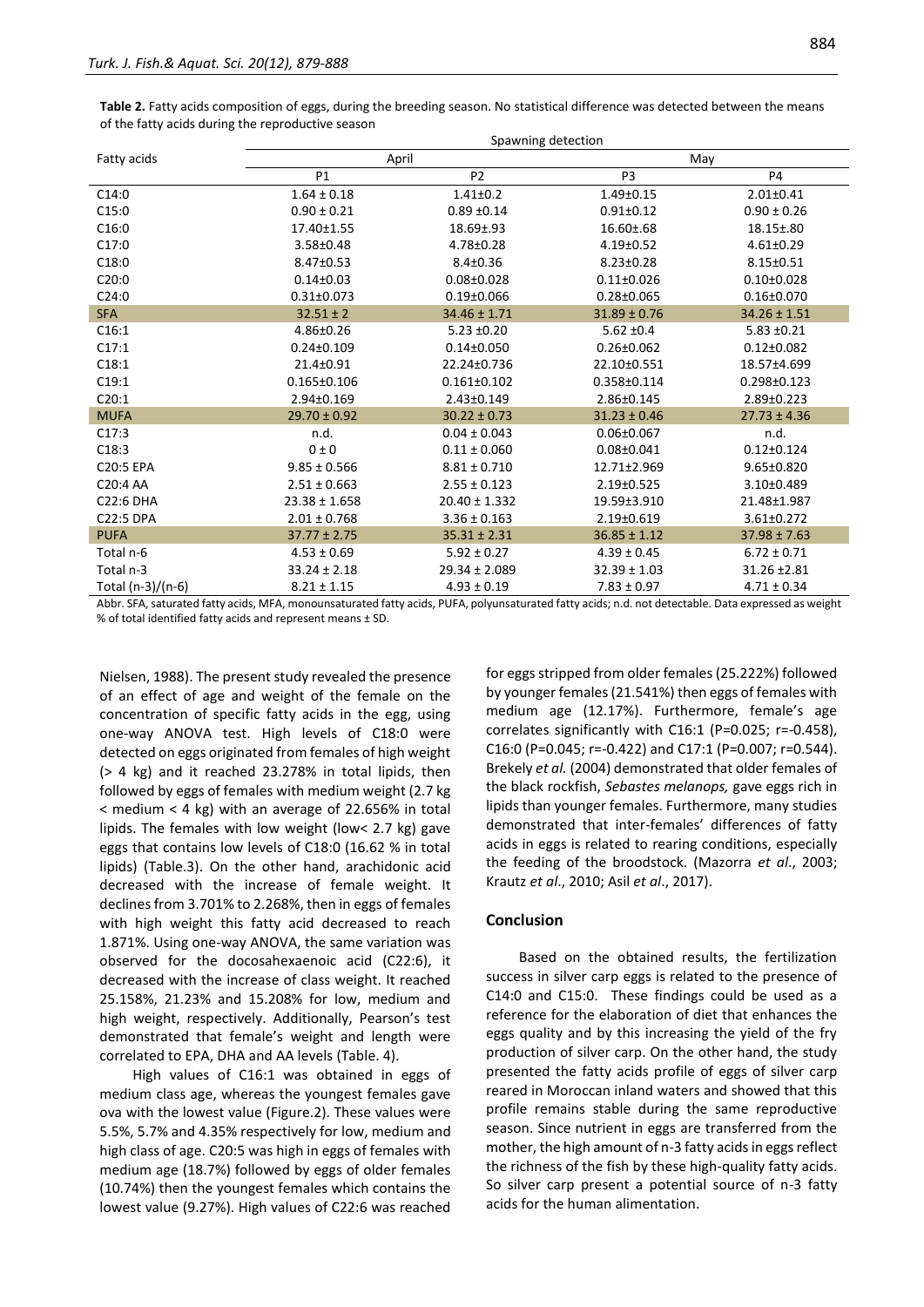#### **Table 3.** Variation of fatty acids according to the females' weight class

|       |                               | Females' weight class        |                                  |
|-------|-------------------------------|------------------------------|----------------------------------|
|       | Low                           | Medium                       | High                             |
|       | $\leq 2.7$                    | 2.7<                         | 4 kg $<$                         |
|       | $n=6$                         | $n = 13$                     | $n = 4$                          |
| C18:1 | $16,62 \pm 8,2^a$             | $22,66 \pm 1.42^b$           | $23,28 \pm 1.09$ <sup>a, b</sup> |
| C20:4 | $3,701 \pm 1,05$ c            | $2,27 \pm 0.81$ <sup>d</sup> | $1,87 \pm 1.25$ <sup>d</sup>     |
| C22:6 | $25.16 \pm 2.71$ <sup>e</sup> | $21.23 \pm 3.08$ e, f        | $15,21 \pm 10.5$ <sup>f</sup>    |

Data expressed as weight % of total identified fatty acids and represent means ± SD. The means followed by the same letter do not show a significant difference between them.

**Table 4.** Correlation between females' weight and length and EPA, DHA and AA in eggs. Pearson's coefficients (r) and corresponding significance level (P) are presented for each correlation

|                                             | EPA                   | DHA                    | AA                    |
|---------------------------------------------|-----------------------|------------------------|-----------------------|
| Female's weight                             | NS                    | $P=0.003 : r = -0.588$ | P=0.009 ; r = -0.530  |
| Female's lenght                             | $P=0.013 : r = 0.508$ | $P=0.002$ : r = -0.602 | $P=0.01$ ; r = -0.525 |
| Statistical significance was set at P<0.05. |                       |                        |                       |



**Figure 2.** Variation of C16:1, C20:5 and C22:6 according to the class of females' age. Low ≤2.7; Med 2.7<; High 4 kg <. The means followed by the same letter do not show a significant difference between them.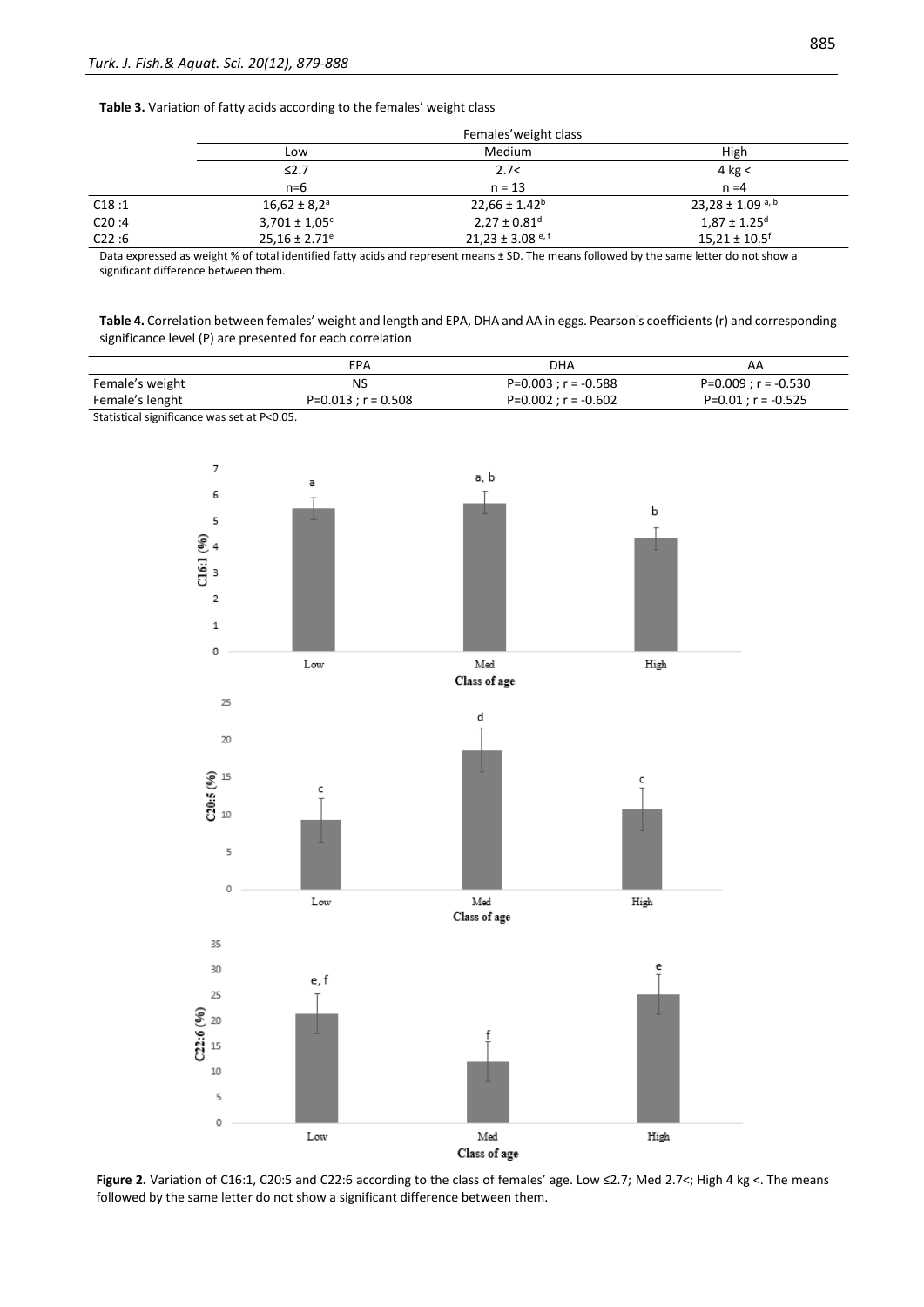Concerning the contribution of maternal traits in the fatty acids amounts in eggs, the study revealed that maternal age and weight have an important effect on their levels.

#### **Acknowledgement**

This work was realized in the framework of the International Agreement between the University of Sultan Moulay Slimane and the University of Napoli Federico II, Naples (Italy) and partially funded by a grant from CNRST—the Moroccan National Center for Scientific and Technology Research.

We thank the High Commission for Water and Forests and the Fight against Desertification in Morocco for their scientific support and all the members of the team of the fish farming station of Deroua, Beni-Mellal who contributed to this study.

#### **References**

- Asil, S. M., Kenari, A. A., Miyanji, G. R., & Van Der Kraak, G. (2017). The influence of dietary arachidonic acid on growth, reproductive performance, and fatty acid composition of ovary, egg and larvae in an anabantid model fish, Blue gourami (*Trichopodus trichopterus*; Pallas, 2770). *Aquaculture*, 476, 8-18. https://doi.org/10.1016/j.aquaculture.2017.03.048
- Bachan, M. M., Fleming, I. A., & Trippel, E. A. (2012). Maternal allocation of lipid classes and fatty acids with seasonal egg production in Atlantic cod (*Gadus morhua*) of wild origin. *Marine biology*, 159(10), 2281-2297. https://doi.org/10.1007/s00227-012-2014-6
- Bacle, A., Kadri, L., Khoury, S., Ferru-Clément, R., Faivre, J. F., Cognard, C., Bescond, J., Krzesiak, A., Contzler, H., Delpech, N., Colas, J., Vandebrouck, C., Sébille, S. & Ferreira, T. (2020). A comprehensive study of phospholipid fatty acid rearrangements in the metabolic syndrome: correlations to organ dysfunction. *Disease Models & Mechanisms*. Advance online publication. https://doi.org/10.1242/dmm.043927
- Baeza Ariño, R., Mazzeo, I., Vilchez Olivencia, MC., Gallego Albiach, V., Peñaranda, D., Pérez Igualada, LM., Asturiano Nemesio, JF. (2015). Relationship between sperm quality parameters and fatty acid composition of the muscle, liver and testis of European eel. *Comparative Biochemistry and Physiology - Part A: Molecular and Integrative Physiology.* 181:79-86. https://doi.org/10.1016/j.cbpa.2014.11.022.
- Bayne, B.L. (2017). Reproduction. In Developments in Aquaculture and Fisheries Science, 41:565–701. Elsevier. https://doi.org/10.1016/B978-0-12-803472-9.00009-1
- Berkeley, S. A., Chapman, C., & Sogard, S. M. (2004). Maternal age as a determinant of larval growth and survival in a marine fish, *Sebastes melanops*. *Ecology*, 85(5), 1258- 1264. https://doi.org/10.1890/03-0706
- Bruce, M., Oyen, F., Bell, G., Asturiano, J. F., Farndale, B., Carrillo, M., Zanuy, S., Ramos, J. & Bromage, N. (1999). Development of broodstock diets for the European sea bass (*Dicentrarchus labrax*) with special emphasis on the importance of n−3 and n−6 highly unsaturated fatty acid to reproductive performance. *Aquaculture*, 177(1-4), 85- 97. https://doi.org/10.1016/S0044-8486(99)00071-X

Butts, IAE., Baeza Ariño, R., Stottrup, JG., Kruger-Johnsen, M., Jacobsen, C., Pérez Igualada, LM., Asturiano Nemesio, JF. (2015). Impact of dietary fatty acids on muscle composition, liver lipids, milt composition and sperm performance in European eel. *Comparative Biochemistry and Physiology - Part A: Molecular and Integrative Physiology*. 183 :87-96.

https://doi:10.1016/j.cbpa.2015.01.015

- Castro, L. R., Claramunt, G., González, H. E., Krautz, M. C., Llanos-Rivera, A., Méndez, J., Schneider, W. & Soto, S. (2010). Fatty acids in eggs of anchoveta *Engraulis ringens*  during two contrasting winter spawning seasons. *Marine Ecology Progress Series*, *420*, 193-205. https://doi.org/10.3354/meps08819
- Clevestam, PD., Ogonowski, M., Sjoberg, NB., Wickstrom, H. (2011). Too short to spawn? Implications of small body size and swimming distance on successful migration and maturation of the European eel *Anguilla anguilla. Journal of Fish Biology*, 78:1073–1089 https://doi.org/10.1111/j.1095-8649.2011.02920.x
- Czesny, S., & Dabrowski, K. (1998). The effect of egg fatty acid concentrations on embryo viability in wild and domesticated walleye (Stizostedion vitreum). Aquatic Living Resources, 11(6), 371-378. https://doi.org/10.1016/S0990-7440(99)80002-3
- da Silva, F. F., Jacobsen, C., Kjørsvik, E., Støttrup, J. G., & Tomkiewicz, J. (2018). Oocyte and egg quality indicators in European eel: Lipid droplet coalescence and fatty acid composition. *Aquaculture*, *496*, 30-38. https://doi.org/10.1016/j.aquaculture.2018.07.008
- Dunning, K. R., Russell, D. L., & Robker, R. L. (2014). Lipids and oocyte developmental competence: the role of fatty acids and β-oxidation. *Reproduction*, 148(1), R15- R27. https://doi.org/10.1530/REP-13-0251
- Emerenciano, M., Cuzon, G., Arévalo, M., & Gaxiola, G. (2014). Biofloc technology in intensive broodstock farming of the pink shrimp Farfantepenaeus duorarum: spawning performance, biochemical composition and fatty acid profile of eggs. Aquaculture Research, 45(10), 1713- 1726. https://doi.org/10.1111/are.12117
- Folch, J., Lees, M., & Stanley, G. S. (1957). A simple method for the isolation and purification of total lipides from animal tissues. *Journal of biological chemistry*, 226(1), 497-509. https://www.jbc.org/content/226/1/497.full.pdf
- Farid, S., Ouizgane, A., Droussi, M., & Hasnaoui, M. (2017). Evolution des paramètres zootechniques de la carpe argentée (*Hypophthalmichthys molitrix*) élevée sous climat semi-aride a la station de pisciculture Deroua, Maroc. *Journal of Water and Environmental Sciences*, *1*, 115-122.

https://revues.imist.ma/index.php?journal=jwes&page =article&op=view&path%5B%5D=8650&path%5B%5D= 4947

Furuita, H., Hori, K., Sugita, T., & Yamamoto, T. (2007). Effect of n-3 and n-6 fatty acids in broodstock diet on reproduction and fatty acid composition of broodstock and eggs in the Japanese eel Anguilla japonica. *Aquaculture*, 267(1-4), 55-61.

https://doi.org/10.1016/j.aquaculture.2007.01.039

González-Félix, M. L., Perez-Velazquez, M., & Cañedo-Orihuela, H. (2019). Seasonal changes in gonad maturity, proximate and fatty acid composition of Limbaugh's damselfish, *Chromis limbaughi* Greenfield & Woods, 1980 (Pisces: Pomacentridae). *Archives of Biological*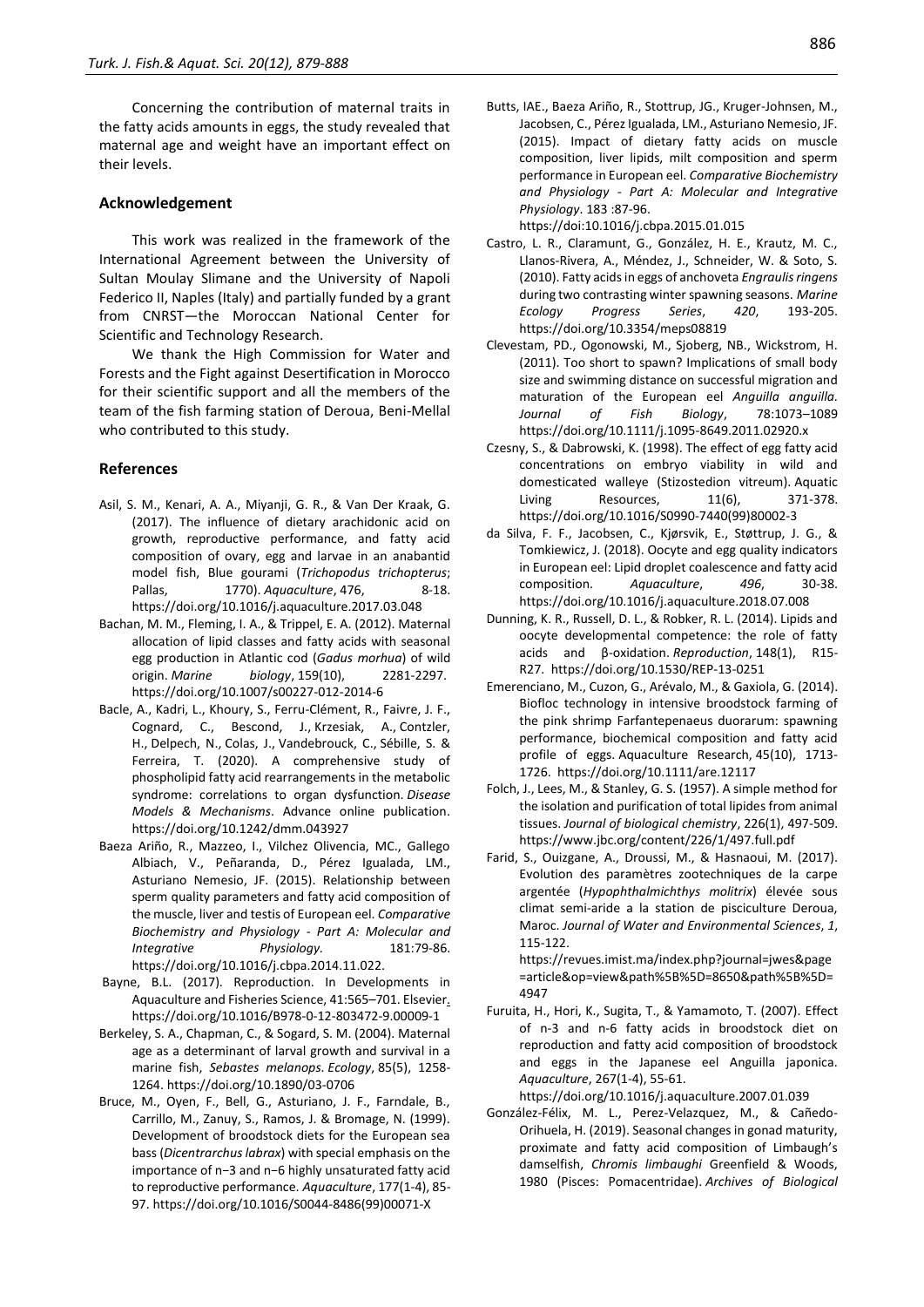*Sciences*, *71*(4), 755-765. https://doi.org/10.2298/ABS190613058G

Grant, B., Davie, A., Taggart, J. B., Selly, S. L., Picchi, N., Bradley, C., Prodohl, P., Leclercq, E.& Migaud, H. (2016). Seasonal changes in broodstock spawning performance and egg quality in ballan wrasse (*Labrus bergylta*). *Aquaculture*, *464*, 505-514.

https://doi.org/10.1016/j.aquaculture.2016.07.027

- Grote, B., Ekau, W., Stenevik, E. K., Clemmesen, C., Verheye, H. M., Lipinski, M. R., and Hagen, W. (2012). Characteristics of survivors: growth and nutritional condition of early stages of the hake species *Merluccius paradoxus* and *M. capensis* in the southern Benguela ecosystem. – ICES Journal of Marine Science, 69: 553–562. https://doi.org/10.1093/icesjms/fss020
- Henrotte, E., Mandiki, R. S., Prudencio, A. T., Vandecan, M., Mélard, C., & Kestemont, P. (2010). Egg and larval quality, and egg fatty acid composition of Eurasian perch breeders (Perca fluviatilis) fed different dietary DHA/EPA/AA ratios. Aquaculture Research, 41(9), e53 e61. https://doi.org/10.1111/j.1365-2109.2009.02455.x
- Horváth, L., Tamás, G., Coche, A. G., Kovács, E., Moth-Poulsen, T., & Woynarovich, A. (2015). Training manual on the artificial propagation of carps. A handout for on-farm training workshops on artificial propagation of common carp and Chinese major carps in Central and Eastern Europe, the Caucasus and Central Asia. *FAO*. https://agris.fao.org/agrissearch/search.do?recordID=XF2017000000
- Izquierdo, M. S., Fernandez-Palacios, H., & Tacon, A. G. J. (2001). Effect of broodstock nutrition on reproductive performance of fish. *Aquaculture*, *197*(1-4), 25-42. https://doi.org/10.1016/S0044-8486(01)00581-6
- Jaya-Ram, A., Kuah, M. K., Lim, P. S., Kolkovski, S., & Shu-Chien, A. C. (2008). Influence of dietary HUFA levels on reproductive performance, tissue fatty acid profile and desaturase and elongase mRNAs expression in female zebrafish Danio rerio. *Aquaculture*, 277(3-4), 275-281. https://doi.org/10.1016/j.aquaculture.2008.02.027
- Kindong, R., Nagarajan, P., Apraku, A., Dai, X., Gao, C., & Muthulingam, M. (2017). Nutrients Quality and Chemical Composition of the Silver Carp (Hypophthalmichthys molitrix) from Lake Dianshan, Shanghai, China. *Journal of Fisheries and Aquatic Science*, 12, 226-232. https://doi.org/10.1016/j.ejbas.2017.10.001
- Krautz, M. C., Vásquez, S., Castro, L. R., González, M., Llanos-Rivera, A., & Pantoja, S. (2010). Changes in metabolic substrates during early development in anchoveta *Engraulis ringens* (Jenyns 1842) in the Humboldt Current. *Marine biology*, *157*(5), 1137-1149. https://doi.org/10.1007/s00227-010-1395-7
- Laamiri, M. B. (2014). Opportunités de développement de la pêche et de la pisciculture continentales au Maroc. University of MOHAMMED V.
- Lanes, C. F. C., Bizuayehu, T. T., Bolla, S., Martins, C., de Oliveira Fernandes, J. M., Bianchini, A., Kiron, V. & Babiak, I. (2012). Biochemical composition and performance of Atlantic cod (*Gadus morhua* L.) eggs and larvae obtained from farmed and wild broodstocks. *Aquaculture*, *324*, 267-275.

https://doi.org/10.1016/j.aquaculture.2011.10.036

McKeegan, P. J., & Sturmey, R. G. (2011). The role of fatty acids in oocyte and early embryo development. *Reproduction, Fertility and Development*, *24*(1), 59-67. https://doi.org/10.1071/RD11907

- Mansour, N., Lahnsteiner, F., McNiven, M. A., Richardson, G. F., & Pelletier, C. S. (2011). Relationship between fertility and fatty acid profile of sperm and eggs in Arctic char, *Salvelinus alpinus*. *Aquaculture*, *318*(3-4), 371-378. https://doi.org/10.1016/j.aquaculture.2011.05.023
- Mazorra, C., Bruce, M., Bell, J. G., Davie, A., Alorend, E., Jordan, N., Rees, J., Papanikos, N., Porter, M. & Bromage, N. (2003). Dietary lipid enhancement of broodstock reproductive performance and egg and larval quality in Atlantic halibut (*Hippoglossus hippoglossus*). *Aquaculture*, *227*(1-4), 21-33.

ttps://doi.org/10.1016/S0044-8486(03)00493-9

Mejri, S., Audet, C., Vandenberg, G. W., Parrish, C. C., & Tremblay, R. (2014). Biochemical egg quality in a captive walleye (*Sander vitreus*) broodstock population relative to ovulation timing following hormonal treatment. *Aquaculture*, 431, 99-106.

ttps://doi.org/10.1016/j.aquaculture.2014.03.022

- Mukhopadhyay, T., & Ghosh, S. (2003). Lipid profile and fatty acid composition in eggs of common carp (*Cyprinus carpio*). *Journal of Oleo Science*, *52*(8), 439-442. https://doi.org/10.5650/jos.52.439
- Nogueira, N., Ferreira, M., Cordeiro, N., & Canada, P. (2018). Quality parameters of wild white trevally (*Pseudocaranx dentex*) natural spawn kept in captivity. *Aquaculture*, *495*, 68-77.

ttps://doi.org/10.1016/j.aquaculture.2018.05.023

- Nowosad, J., Kucharczyk, D., Łuczyńska, J., Targońska, K., Czarkowski, T. K., Biłas, M.,
- Krejszeff, S., Horváth, L.& Müller, T. (2015). Changes in European eel ovary development and body and ovary chemistry during stimulated maturation under controlled conditions: preliminary data. *Aquaculture International*, 23, 13–27.

https://doi.org/10.1007/s10499-014-9794-2

- Ovissipour, M., & Rasco, B. (2011). Fatty acid and amino acid profiles of domestic and wild beluga (Huso huso) roe and impact on fertilization ratio. *Journal of Aquaculture Research & Development*, *2*(113), 10-4172. https://doi.org/ 10.4172/2155-9546.1000113
- Palacios, E., Racotta, I. S., Aparicio, B., Arjona, O., & Martínez-Palacios, C. A. (2007). Lipid classes and fatty acids during embryogenesis of captive and wild silverside (*Chirostoma estor estor*) from Pátzcuaro Lake. *Fish physiology and biochemistry*, *33*(1), 81-91. https://doi.org/10.1007/s10695-006-9119-0
- Pickova, J., Dutta, P. C., Larsson, P. O., & Kiessling, A. (1997). Early embryonic cleavage pattern, hatching success, and egg-lipid fatty acid composition: comparison between two cod (*Gadus morhua*) stocks. *Canadian Journal of Fisheries and Aquatic Sciences*, *54*(10), 2410-2416. https://doi.org/10.1139/f97-148
- Salze, G., Tocher, D. R., Roy, W. J., & Robertson, D. A. (2005). Egg quality determinants in cod (*Gadus morhua* L.): egg performance and lipids in eggs from farmed and wild broodstock. *Aquaculture Research*, *36*(15), 1488-1499. https://doi.org/10.1111/j.1365-2109.2005.01367.x
- Seaborn, G. T., Smith, T. I., Denson, M. R., Walker, A. B., & Berlinsky, D. L. (2009). Comparative fatty acid composition of eggs from wild and captive black sea bass, *Centropristis striata* L. *Aquaculture research*, *40*(6), 656-668.

https://doi.org/10.1111/j.1365-2109.2008.02141.x

Steffens, W., & Wirth, M. (2005). Freshwater fish-an important source of n-3 polyunsaturated fatty acids: a